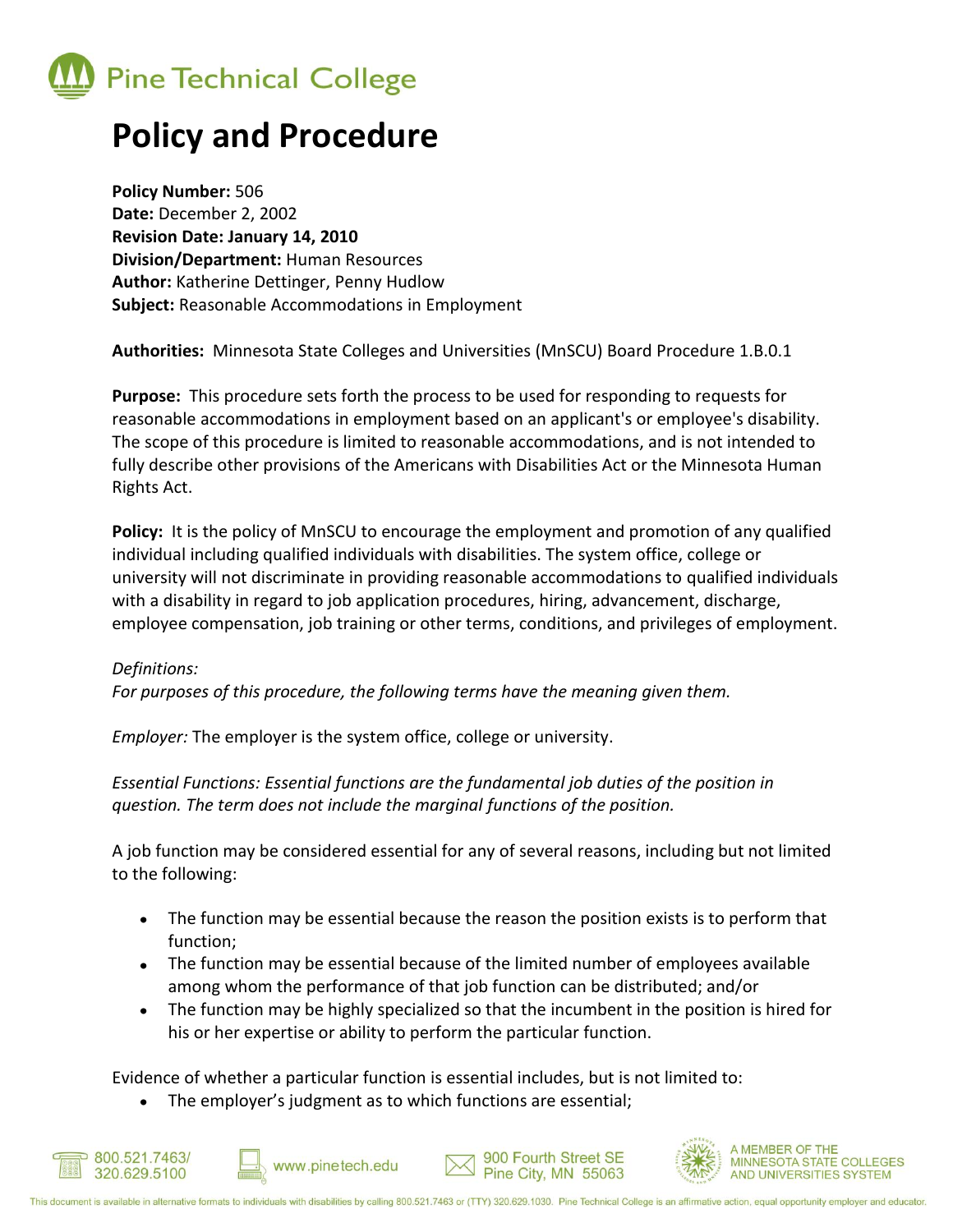

- Written job descriptions;
- The amount of time spent on the job performing the function;
- The consequences of not requiring the incumbent to perform the function;
- The terms of a collective bargaining agreement;
- The work experience of past incumbents in the job; and/or
- The current work experience of incumbents in similar jobs.  $\bullet$

*Individual with a Disability:* An individual with a disability for the purposes of determining reasonable accommodations is any applicant, current employee, including student employees, or employees seeking promotion, who has a physical or mental impairment which substantially or materially limits one or more of such individual=s major life activities. Generally, a disabling physical or mental condition which is expected to be temporary and from which the individual is expected to recover is not a disability under this procedure.

*Qualified Individual with a Disability:* A qualified individual with a disability is an individual with a disability who meets the requisite skill, education, experience and other job-related requirements of the job and who, with or without reasonable accommodation, can perform the essential functions of the job.

*Reasonable Accommodations:* A reasonable accommodation is a modification or adjustment to a job or employment practice or the work environment that enables a qualified individual with a disability to perform the essential functions of the job as identified at the time of the reasonable accommodation request and to access equal employment opportunities. Reasonable accommodations may also include those things which make a facility and its operations readily accessible to and usable by individuals with disabilities. Under the law, the employer has a responsibility to make reasonable accommodations for individuals with a disability only if the disability is known and it is not an undue hardship under Part 6, Subpart C.

*Identification of Assigned Staff Member*: The system office, and each college and university shall assign and identify a staff member responsible for administering requests for reasonable accommodations.

*Right to Representation:* In accordance with applicable collective bargaining agreement language, employees may have the right to request and receive union representation during the reasonable accommodations process.

*Providing Reasonable Accommodations*: Job Relatedness. Reasonable accommodations will be provided only for job-related needs of individuals with a disability. The primary factor in evaluating an accommodation's job relatedness is whether the accommodation specifically assists the individual to perform the essential functions of the job as identified at the time of the reasonable accommodation request. If the requested accommodation is primarily for the benefit of the individual with a disability to assist that individual in daily personal activities, the employer is not required to provide the accommodation. The appropriate reasonable accommodation is best determined through a flexible, interactive process that involves both









**MEMBER OF THE MINNESOTA STATE COLLEGES** AND UNIVERSITIES SYSTEM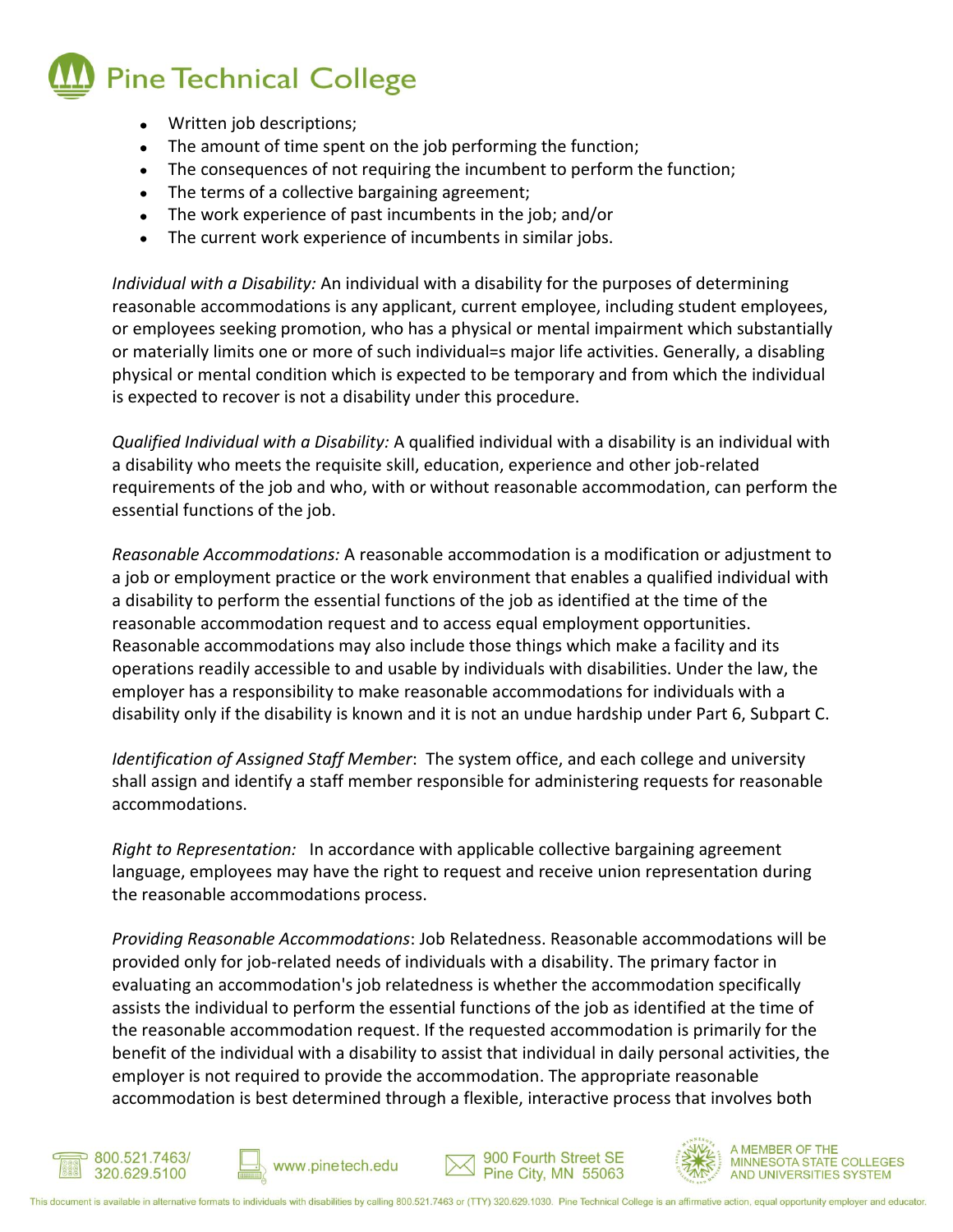# **Pine Technical College**

the employer and the qualified individual with a disability; it may include the appropriate union representative as provided by the applicable collective bargaining agreement.

*Essential Functions:* The system office, college or university may deny employment or advancement in employment based on the inability of an individual with a disability to perform the essential functions of the job and may decline to make accommodations to the physical or mental needs of an employee or job applicant with a disability if:

- a. the accommodation would impose an undue hardship college;
- b. the individual with a disability, with or without reasonable accommodations, is not qualified to perform the essential functions of that particular job; or
- c. having the individual in the job would create a direct threat because of a significant risk to the health and safety of the individual or others and the risk cannot be eliminated by reasonable accommodation.

*Undue Hardship:* In determining whether providing a reasonable accommodation would impose an undue hardship on the employer, the factors to be considered include:

- a. The nature and net cost of the accommodation needed;
- b. The overall financial resources of the employer involved in the provision of the reasonable accommodation, the number of persons employed, and the effect on expenses and resources;
- c. The overall financial resources of the employer, the overall size of the business of the employer with respect to the number of its employees, and the number, type and location of its facilities;
- d. The type of operation or operations of the employer, including the composition, structure and functions of the workforce, and the geographic separateness and administrative or fiscal relationship of the employer in question to the covered entity; and
- e. The impact of the accommodation upon the operation of the employer, including the impact on the ability of other employees to perform their duties and the impact on the employer's ability to conduct business.

*Documentation:* Documentation of a disability is required as part of the reasonable accommodation process unless the nature and extent of the disability is already known to the employer, or as a practical matter, the requested accommodation is minimal and the employer makes modifications for its convenience, regardless of whether the employee or applicant meets the requirements for a reasonable accommodation under this procedure.

*Choice of Accommodations*: The employer is not required to provide the specific accommodation requested by the individual and may choose an effective accommodation which is less expensive or easier to provide. Accommodations provided to the individual are the financial responsibility of the employer.





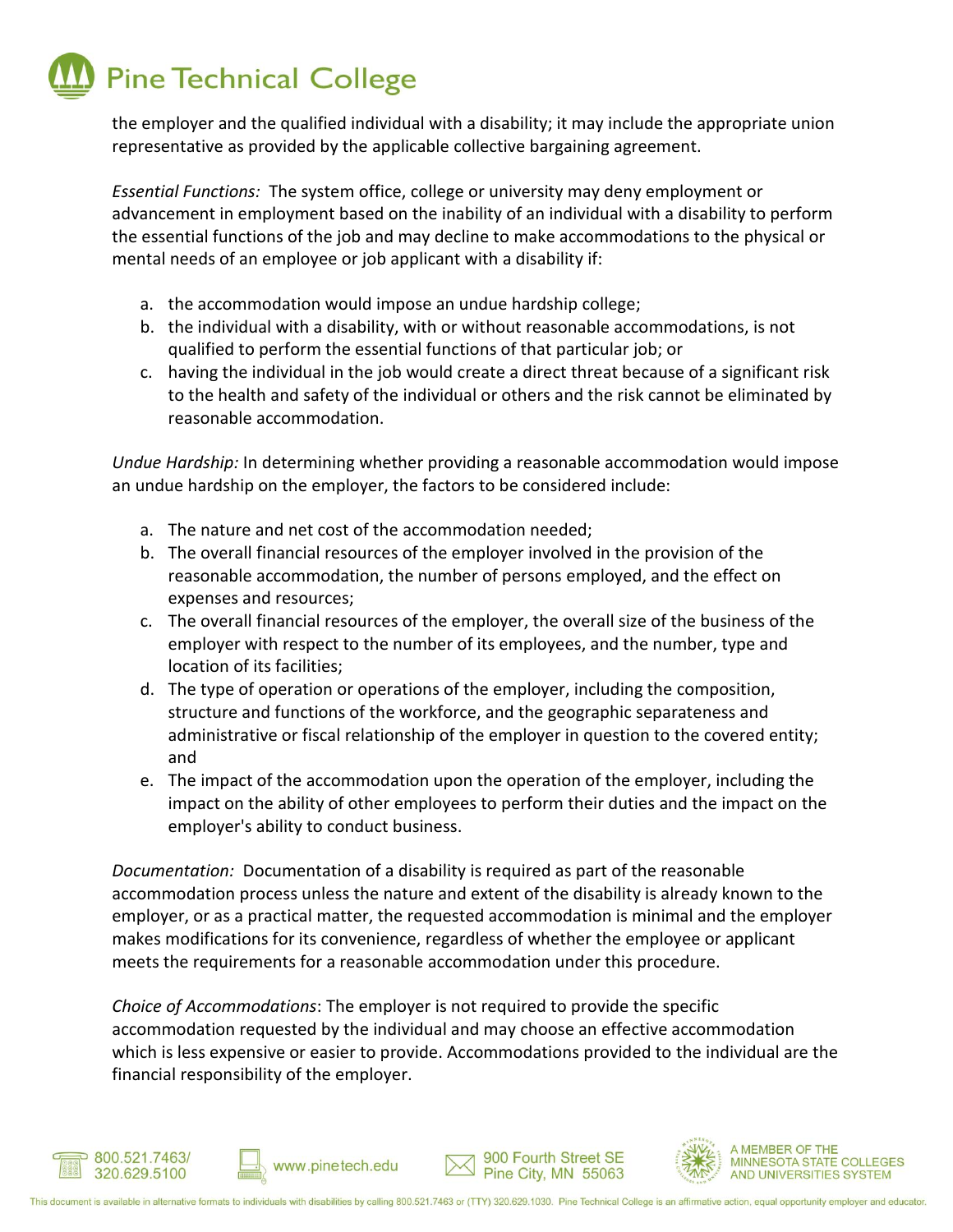# **Pine Technical College**

*Request Process:* The colleges is responsible for establishing a process for individuals with disabilities to make requests for reasonable accommodations in compliance with the Americans with Disabilities Act or the Minnesota Human Rights Act. Such process should include the following:

- 1. MnSCU policy statement and definitions;
- 2. Assignment and identification of a staff member responsible for administering requests for reasonable accommodations:
- 3. Provide a process for appealing a reasonable accommodations decision.

Application. Nothing in this procedure is intended to expand, diminish or alter the provisions of the Americans with Disabilities Act or the Minnesota Human Rights Act.

### **Procedure:**

The Director of Human Resources is responsible for administering requests for reasonable accommodations in employment.

In accordance with applicable collective bargaining agreement language, employees may have the right to request and receive union representation during the reasonable accommodation process.

## *Current Employees and Employees Seeking Promotion:*

The employee shall inform his/her supervisor or the Director of Human Resources of the need for an accommodation. The Director of Human Resources may request documentation of the individual's functional limitations to support the request. Any medical documentation must be collected and maintained on separate forms and in separate locked files. No one will be told or have access to medical information unless the disability might require emergency treatment. When a qualified individual with a disability has requested an accommodation, the employer shall, in consultation with the individual:

- Discuss the purpose and essential functions of the particular job involved. Completion of  $\bullet$ a step-by-step job analysis may be necessary.
- Determine the precise job-related limitation(s)

www.pinetech.edu

- Identify the potential accommodations and assess the effectiveness each would have in allowing the individual to perform the essential functions of the job.
- Select and implement the accommodation that is the most appropriate for both the individual and the employer. While an individual's preference will be given consideration, the employer is free to choose among equally effective accommodations and may choose the one that is less expensive or easier to provide.
- Work with the employee to obtain technical assistance as needed. The employer will provide a decision to the employee within a reasonable amount of time.

If an accommodation cannot overcome the existing barriers or if the accommodation would cause an undue hardship on the operation of the business, the employee and the employer shall work together to determine whether reassignment may be an appropriate







MINNESOTA STATE COLLEGES AND UNIVERSITIES SYSTEM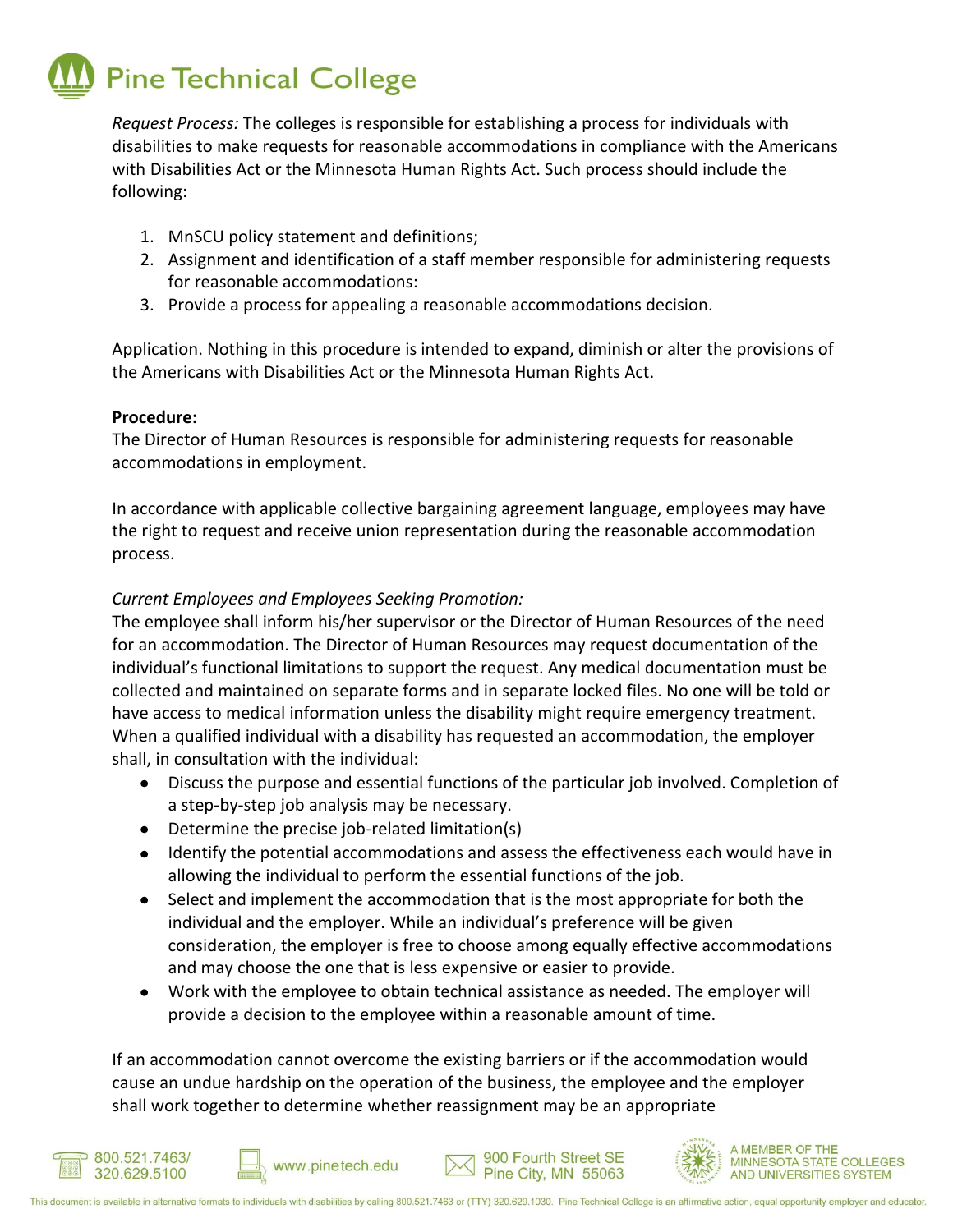

### accommodation.

*Job Applicants:* The job applicant shall inform the Director of Human Resources of the need for an accommodation. The Director of Human Resources will discuss the needed accommodation and possible alternatives with the applicant.

The Director of Human Resources will make a decision regarding the request for an accommodation and, if approved, take the necessary steps to see that the accommodation is provided.

### *Appeal Process*

Employees or applicants who are dissatisfied with the decision(s) pertaining to his/her accommodation request may file an appeal with the President within a reasonable period of time for a final decision.

If the individual believes the decision is based on discriminatory reasons, he/she may file a complaint through the Report/Complaint of Discrimination/Harassment process outlined in Policy #108.

**Responsibilities:** See Policy and Procedure above

**Dissemination:** Supervisors will be responsible for communicating this policy to employees in their departments.

**Reviewed by Executive Cabinet:** 12/02/03 **Reviewed by Faculty Senate:** N/A **Approved: \_\_\_\_\_\_\_\_\_\_\_\_\_\_\_\_\_\_\_\_\_\_\_\_\_\_\_\_\_\_\_\_\_\_\_\_\_\_\_\_\_\_\_\_\_**

Robert L. Musgrove, Ph.D., President

**Date:** \_\_\_\_\_\_\_\_\_\_\_\_\_\_\_\_\_\_\_\_\_\_\_\_\_\_\_\_\_\_\_\_\_\_\_\_\_\_\_\_\_\_\_\_\_

**Reviewed by Executive Cabinet: 01/18/2010 Reviewed by Faculty Senate:** N/A

**Approved: \_\_\_\_\_\_\_\_\_\_\_\_\_\_\_\_\_\_\_\_\_\_\_\_\_\_\_\_\_\_\_\_\_\_\_\_\_\_\_\_\_\_\_\_\_**

Robert L. Musgrove, Ph.D., President

**Date:** \_\_\_\_\_\_\_\_\_\_\_\_\_\_\_\_\_\_\_\_\_\_\_\_\_\_\_\_\_\_\_\_\_\_\_\_\_\_\_\_\_\_\_\_\_